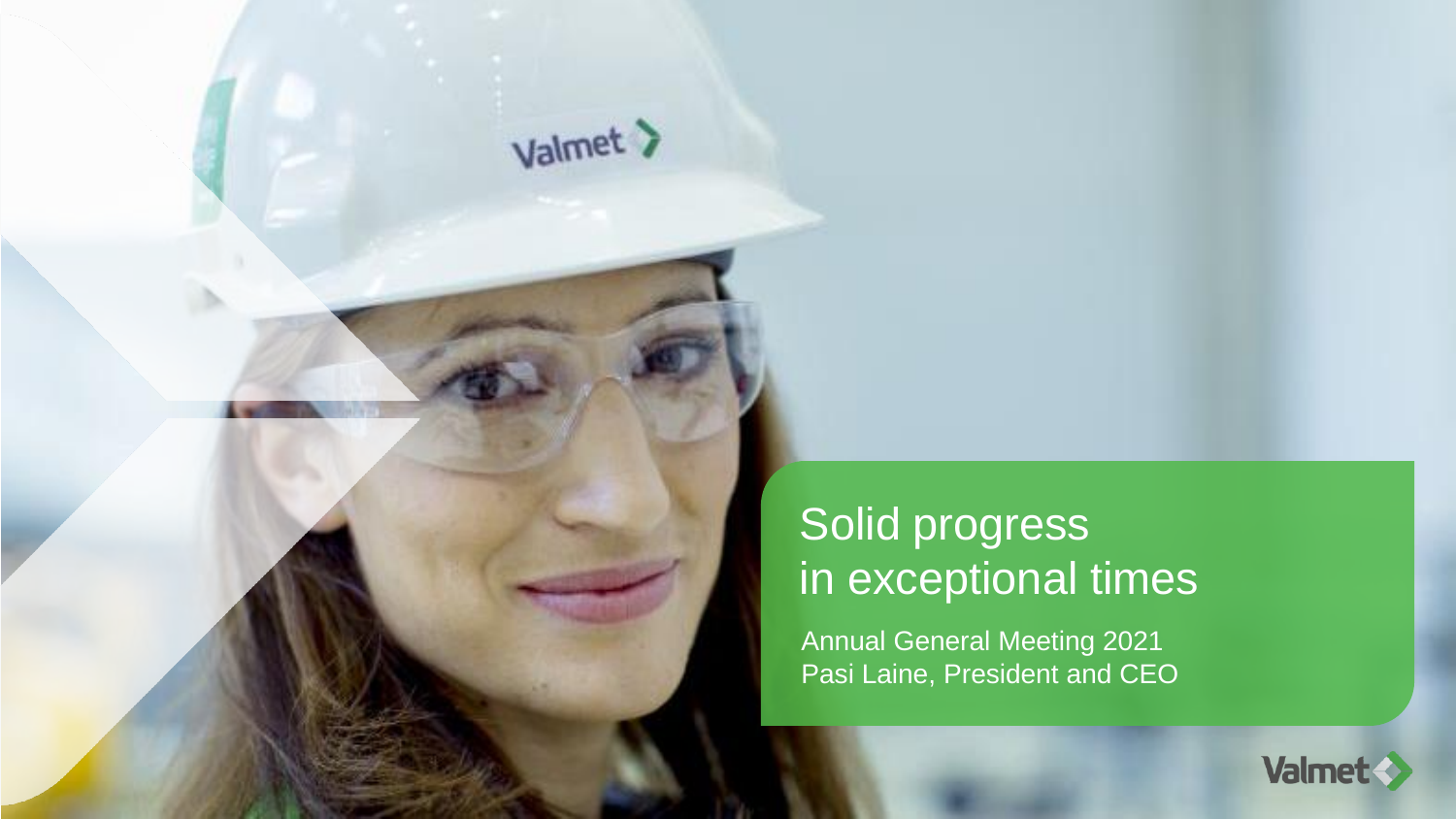#### **Contents**

**Valmet today** 

- Financial development in 2020
- Strong global presence and competent area organizations
- Guidance and short-term market outlook

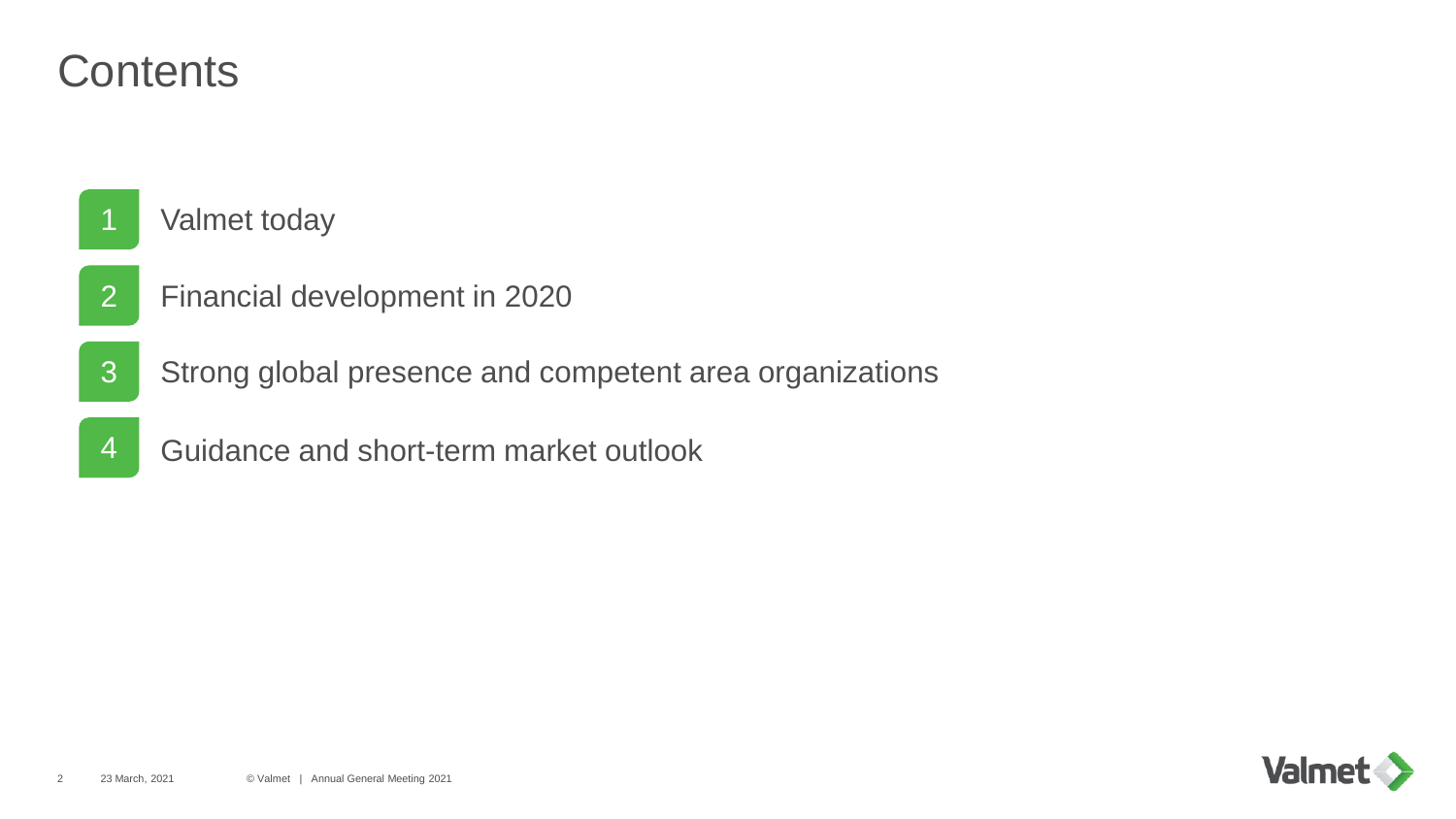### Valmet today

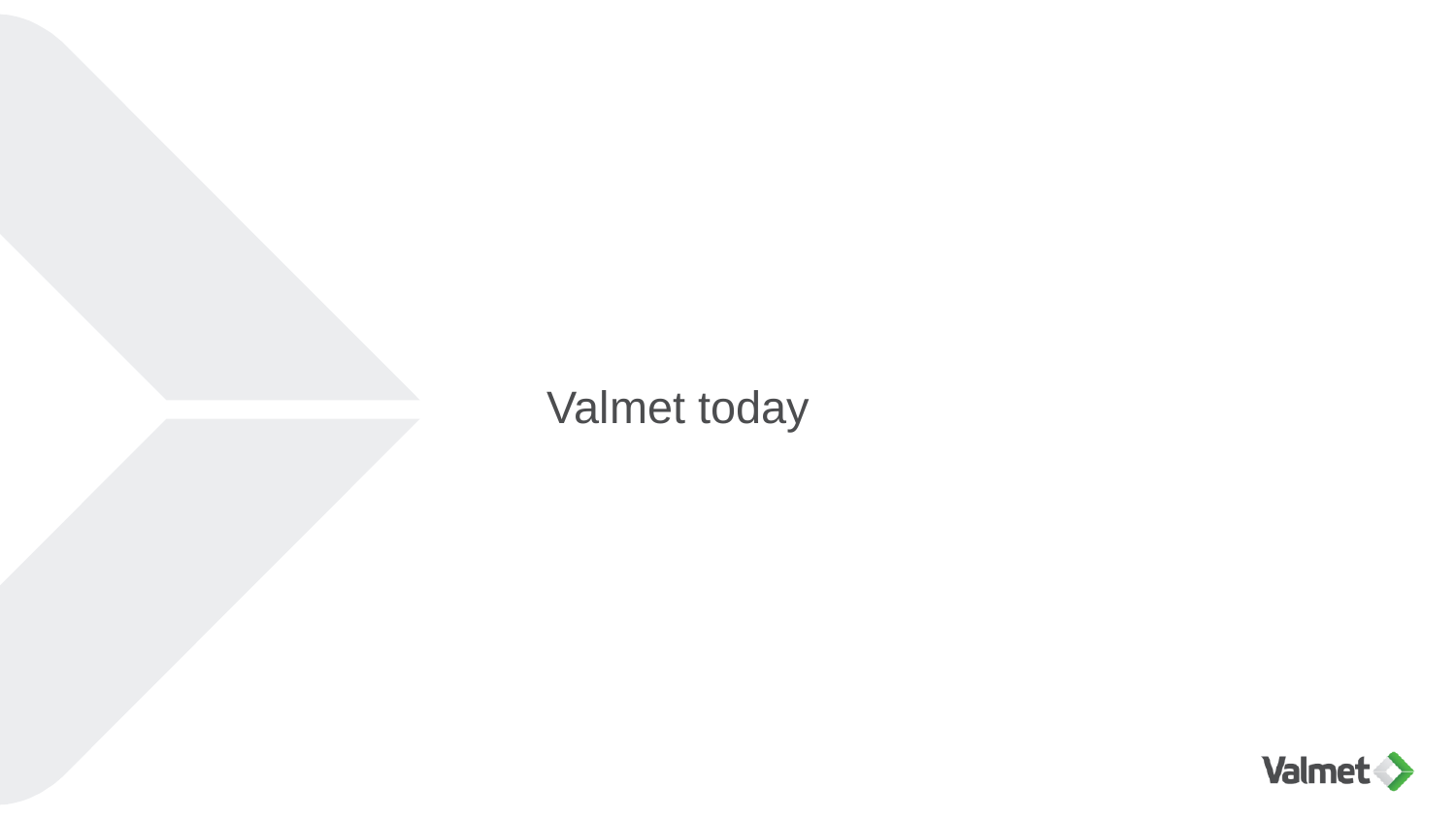### Valmet today

A leading provider of process technologies, services and automation to pulp, paper and energy industries



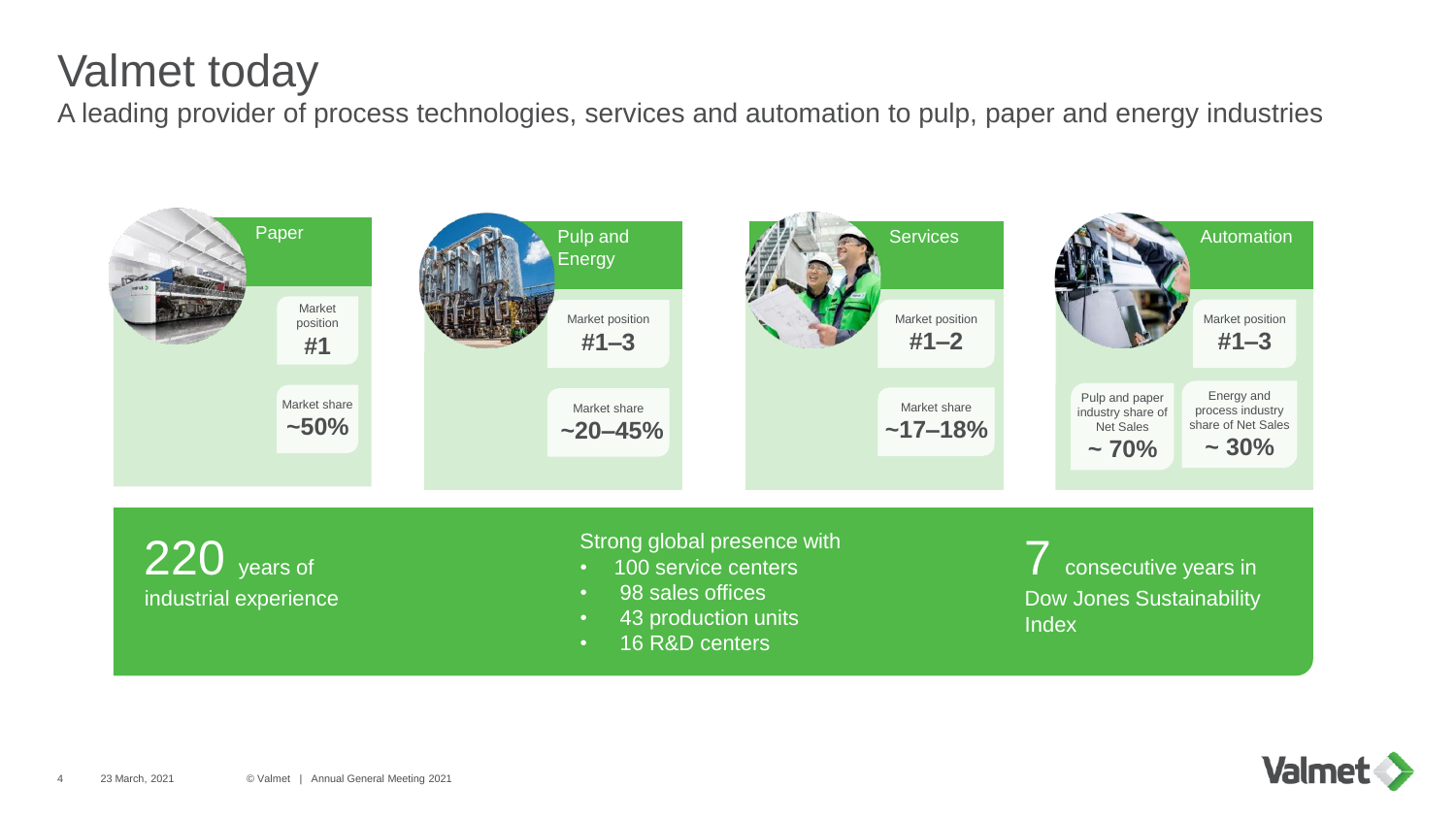### A unique and competitive offering



#### Focus on customer benefits

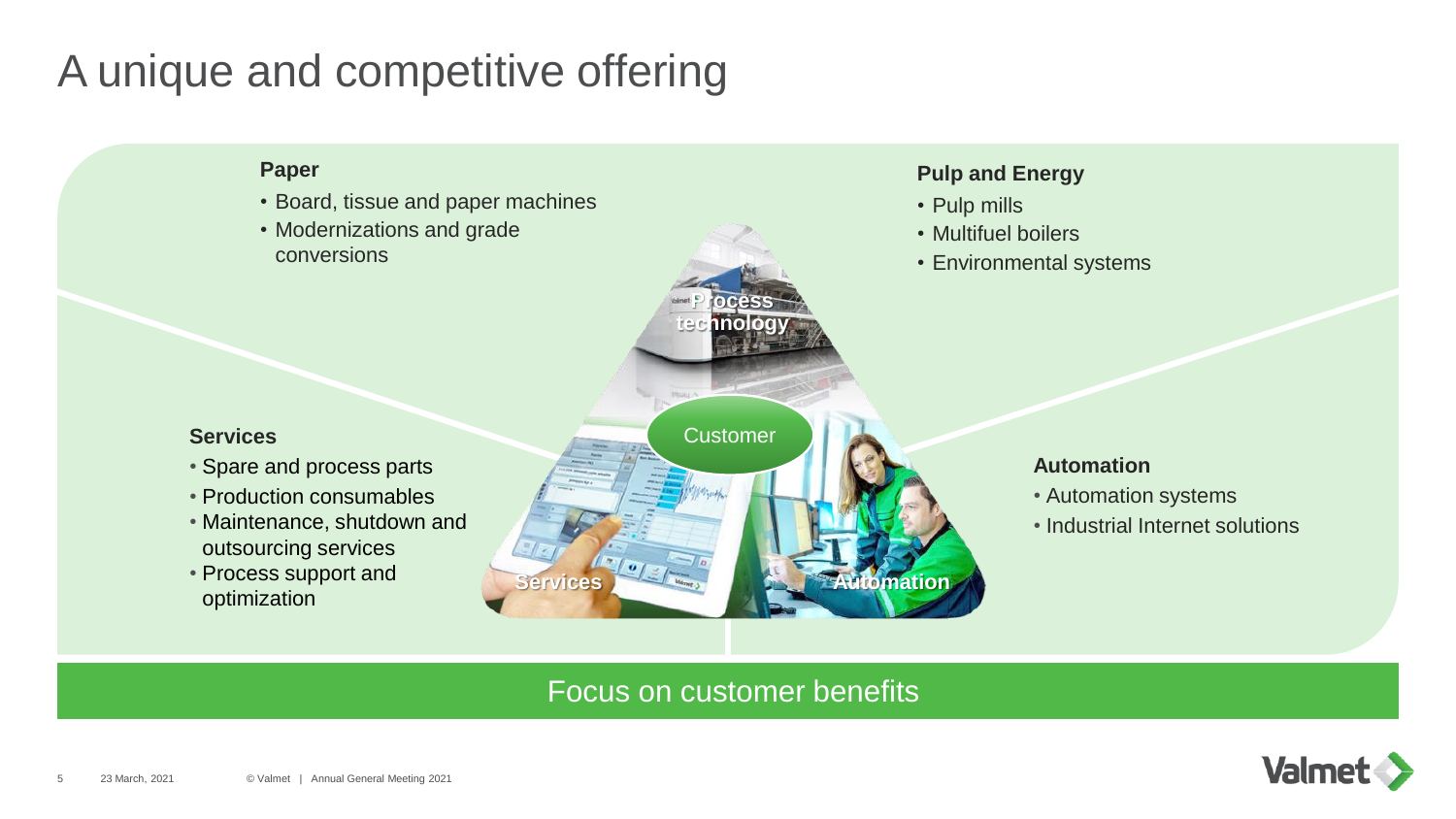### Valmet's way forward

#### Our Mission

Converting renewable resources into sustainable results

#### **Our Strategy**

Valmet develops and supplies competitive process technology, services and automation to the pulp, paper and energy industries.

We are committed to moving our customers' performance forward with our unique offering and way to serve.

 $\vec{v}$ 

#### Our Must-Wins

- Customer excellence
- 7 Leader in technology and innovation
- Excellence in processes
- Winning team

#### Growth Accelerators

- Field services
- Industrial Internet and digitalization

#### Our Vision

To become the global champion in serving our customers

#### Our Values



**Customers**  We move our customers' performance forward



**Renewal** We promote new ideas to create the future



**People** We work together to make a difference

We improve every day to deliver results

**Excellence**

#### **Megatrends**

 $\equiv$ 

- Resource efficient and clean world
- Digitalization and new technologies
- Urban, responsible and global consumer

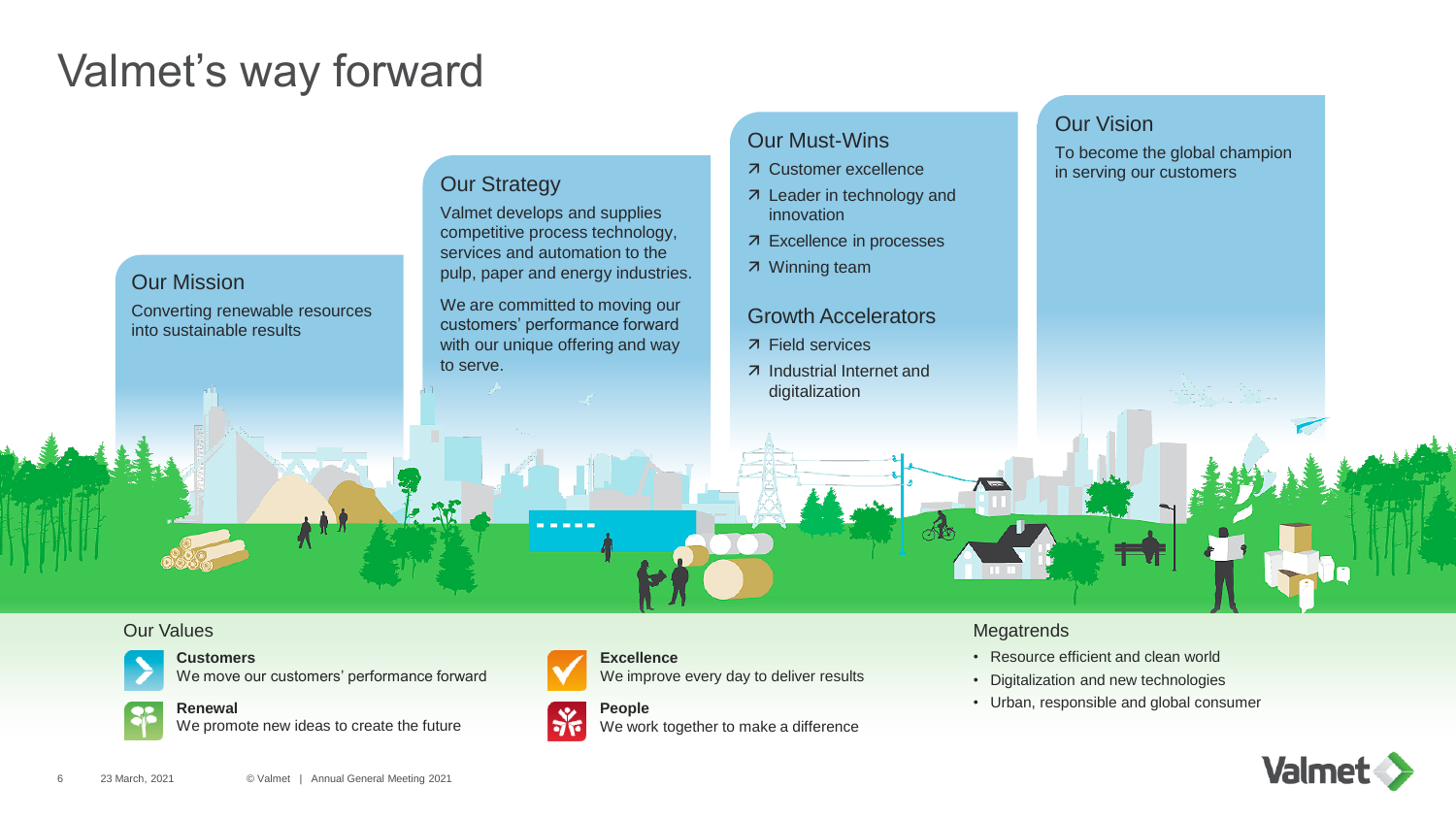#### Executive Team



**Business** 

lines



Pasi Laine President and CEO



**CFO** 



Kari Saarinen



Sami Riekkola Business Line President, Automation



Julia Macharey SVP, Human Resources and Operational Development



Bertel Karlstedt Business Line President, Pulp and Energy



Anu Salonsaari-Posti SVP, Marketing, Communications and Sustainability



Jari Vähäpesola Business Line President, Paper

Areas



Business Line President,

Aki Niemi

Services

Dave King Area President, North America





Celso Tacla Area President, South America



Vesa Simola Area President, EMEA



Xiangdong Zhu Area President, **China** 



Jukka Tiitinen Area President, Asia Pacific

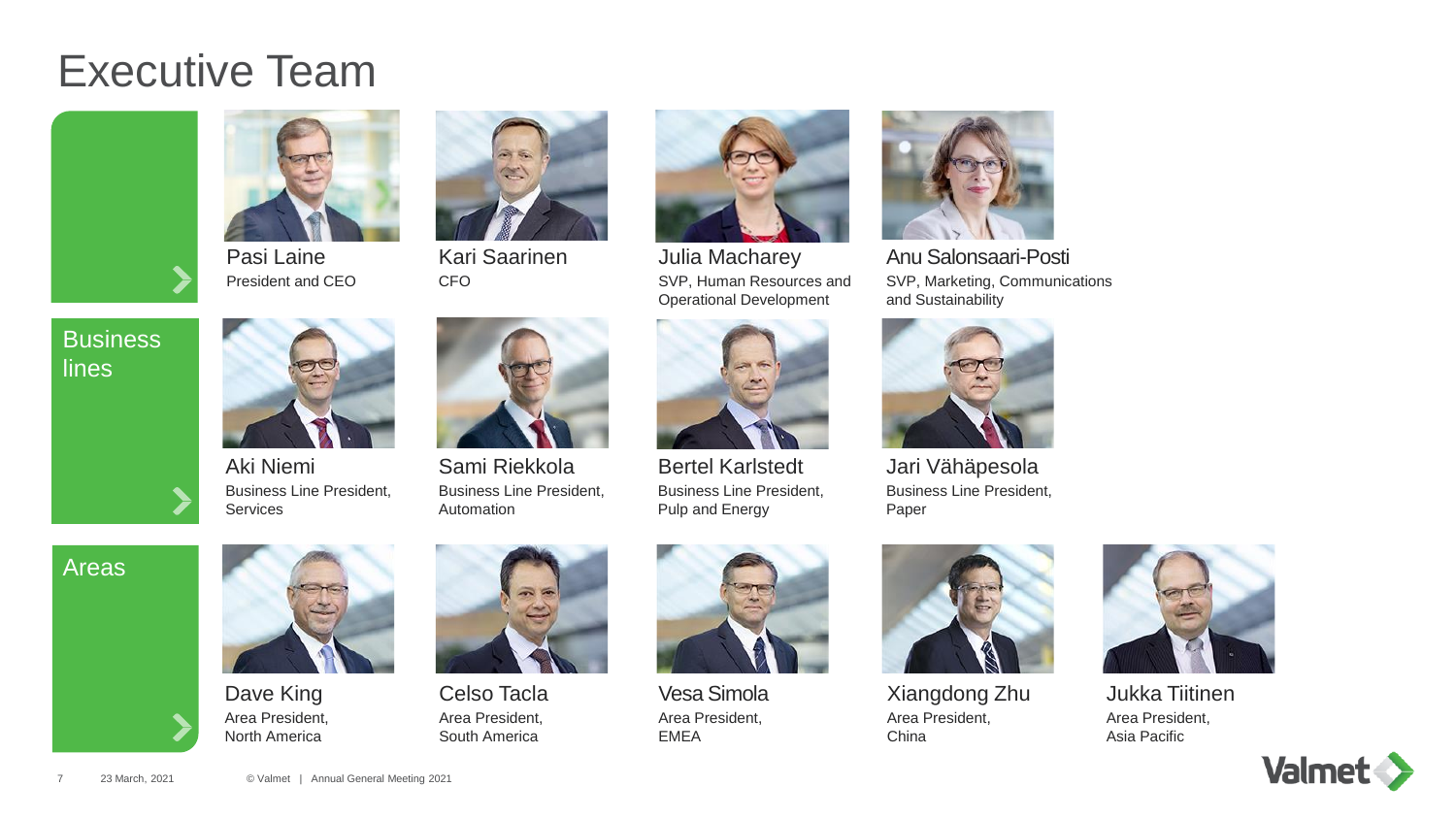### Financial development in 2020

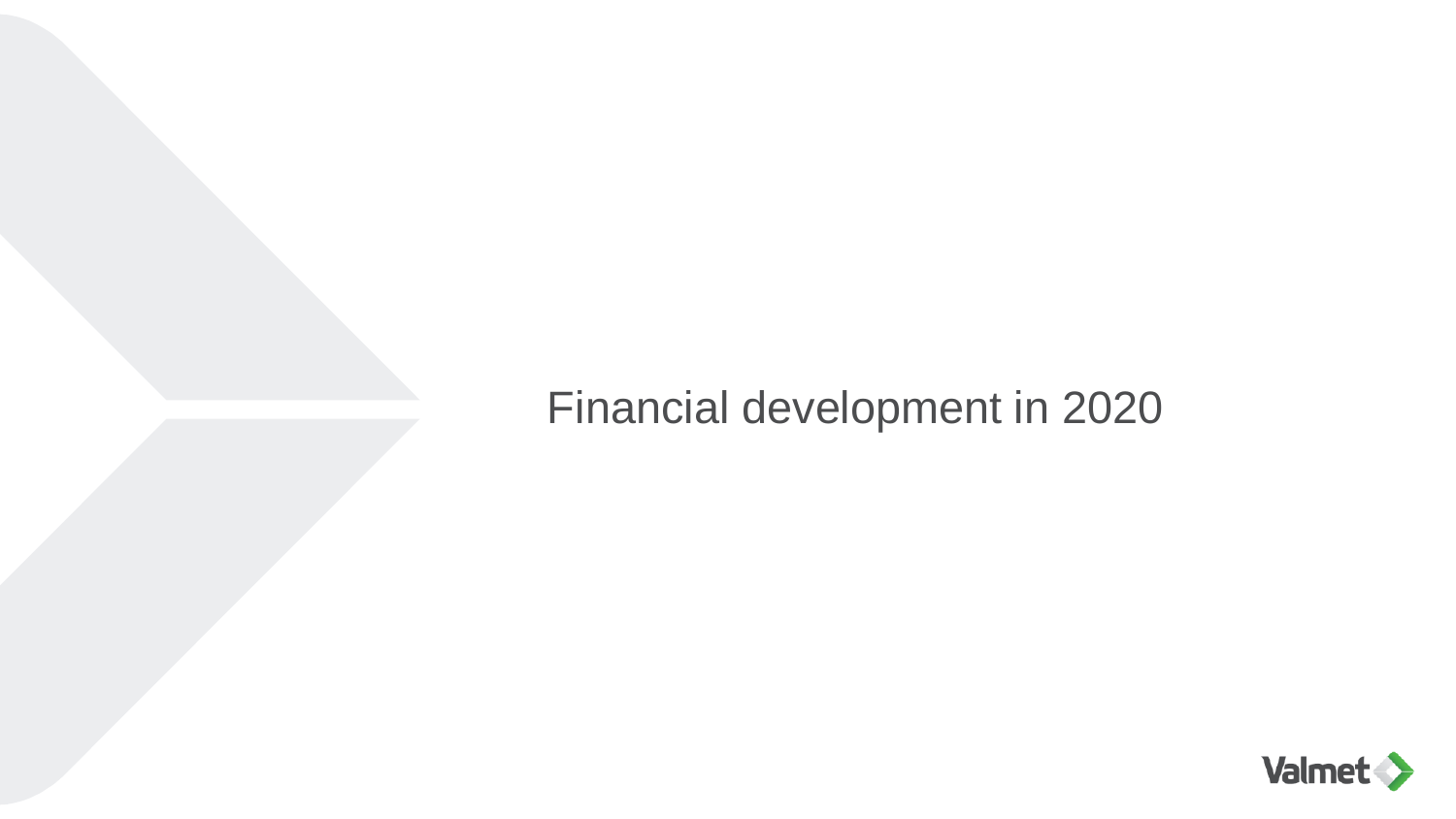#### Valmet in 2020

**Orders received** EUR 3,653 million

**Net sales**  EUR 3,740 million

**Comparable EBITA** EUR 365 million

**Comparable EBITA margin** 9.8%

**Order backlog** EUR 3,257 million

**Employees** 14,046



- Services
- Automation
- Pulp and Energy
- Paper

#### Orders received by business line **Orders received by area**



- 
- Asia-Pacific

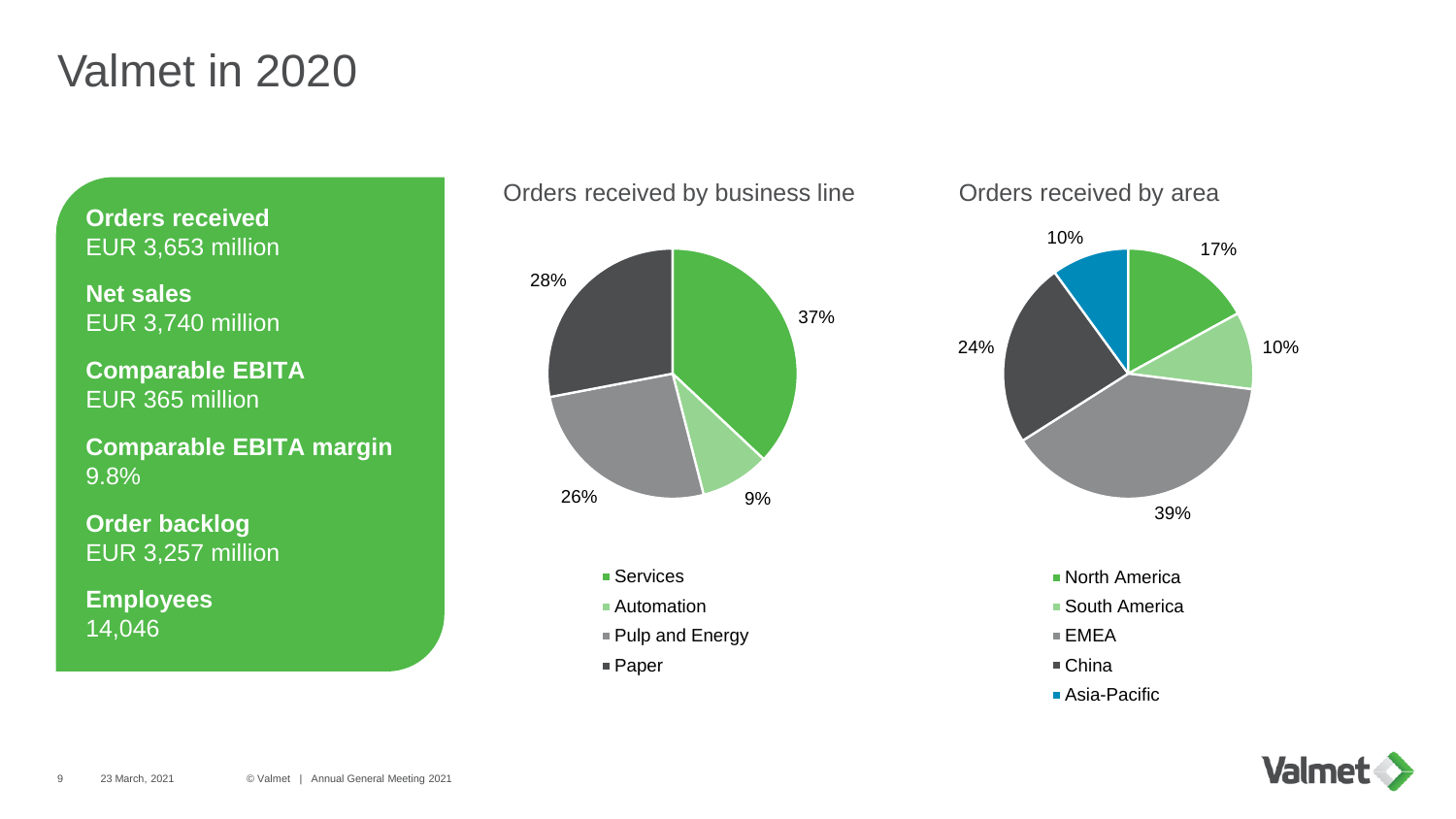### Key figures

| <b>EUR</b> million                             | 2020  | 2019  | Change |
|------------------------------------------------|-------|-------|--------|
| Orders received                                | 3,653 | 3,986 | $-8%$  |
| Order backlog <sup>1</sup>                     | 3,257 | 3,333 | $-2%$  |
| Net sales                                      | 3,740 | 3,547 | 5%     |
| <b>Comparable EBITA</b>                        | 365   | 316   | 16%    |
| % of net sales                                 | 9.8%  | 8.9%  |        |
| <b>EBITA</b>                                   | 355   | 315   | 13%    |
| <b>Operating profit (EBIT)</b>                 | 319   | 281   | 13%    |
| % of net sales                                 | 8.5%  | 7.9%  |        |
| Earnings per share, EUR                        | 1.54  | 1.35  | 15%    |
| Return on capital employed (ROCE) before taxes | 22%   | 23%   |        |
| Cash flow provided by operating activities     | 532   | 295   | 81%    |
| Gearing <sup>1</sup>                           | 13%   | $-9%$ |        |

Items affecting comparability: EUR -10 million in 2020 (EUR -1 million in 2019) Valmet's investment in Neles had a positive impact on EBITA of EUR 2.8 million

1) At end of period



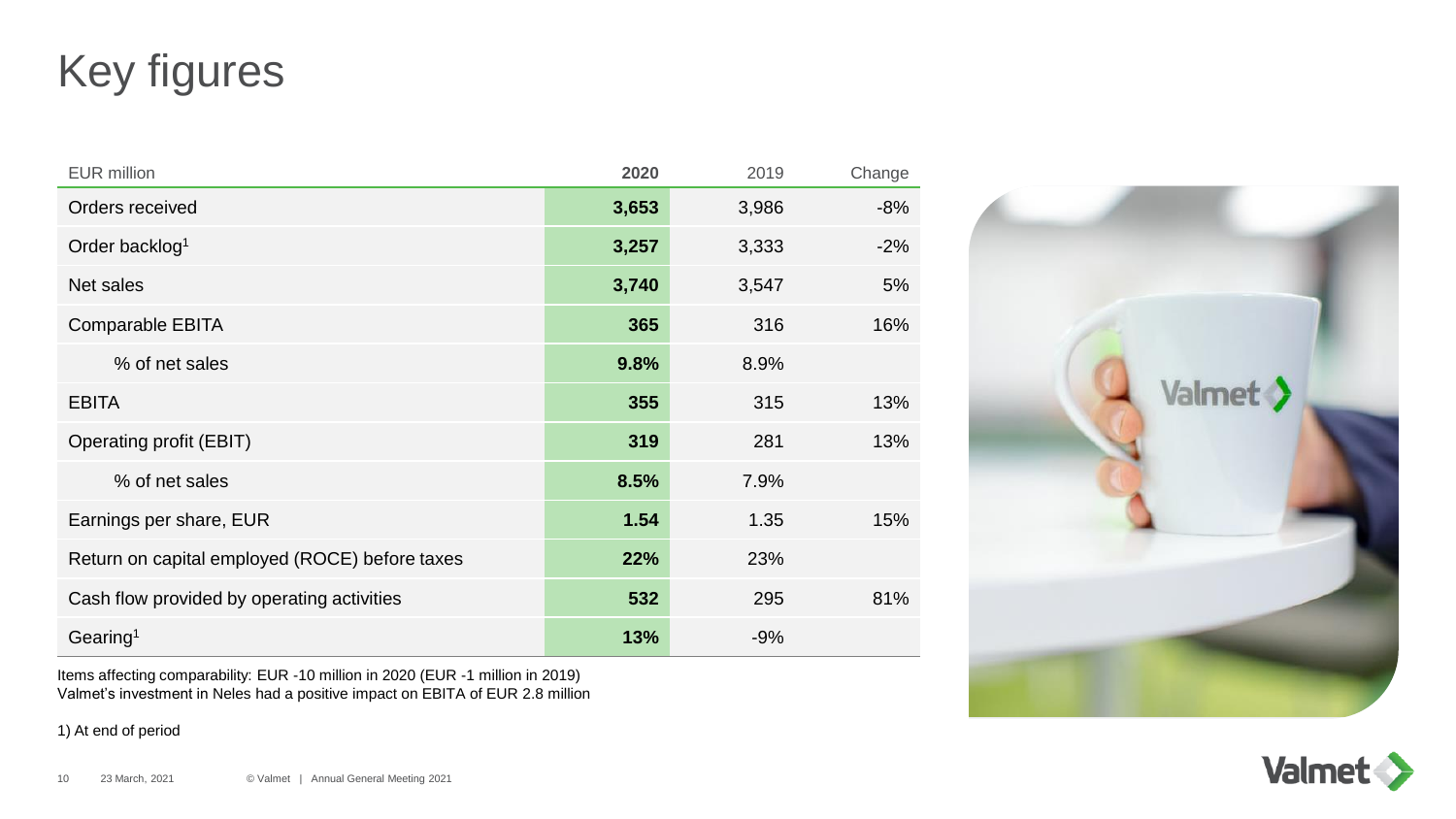### Valmet's development since 2013

**Orders received** (EUR billion)







#### **Comparable EBITA margin**



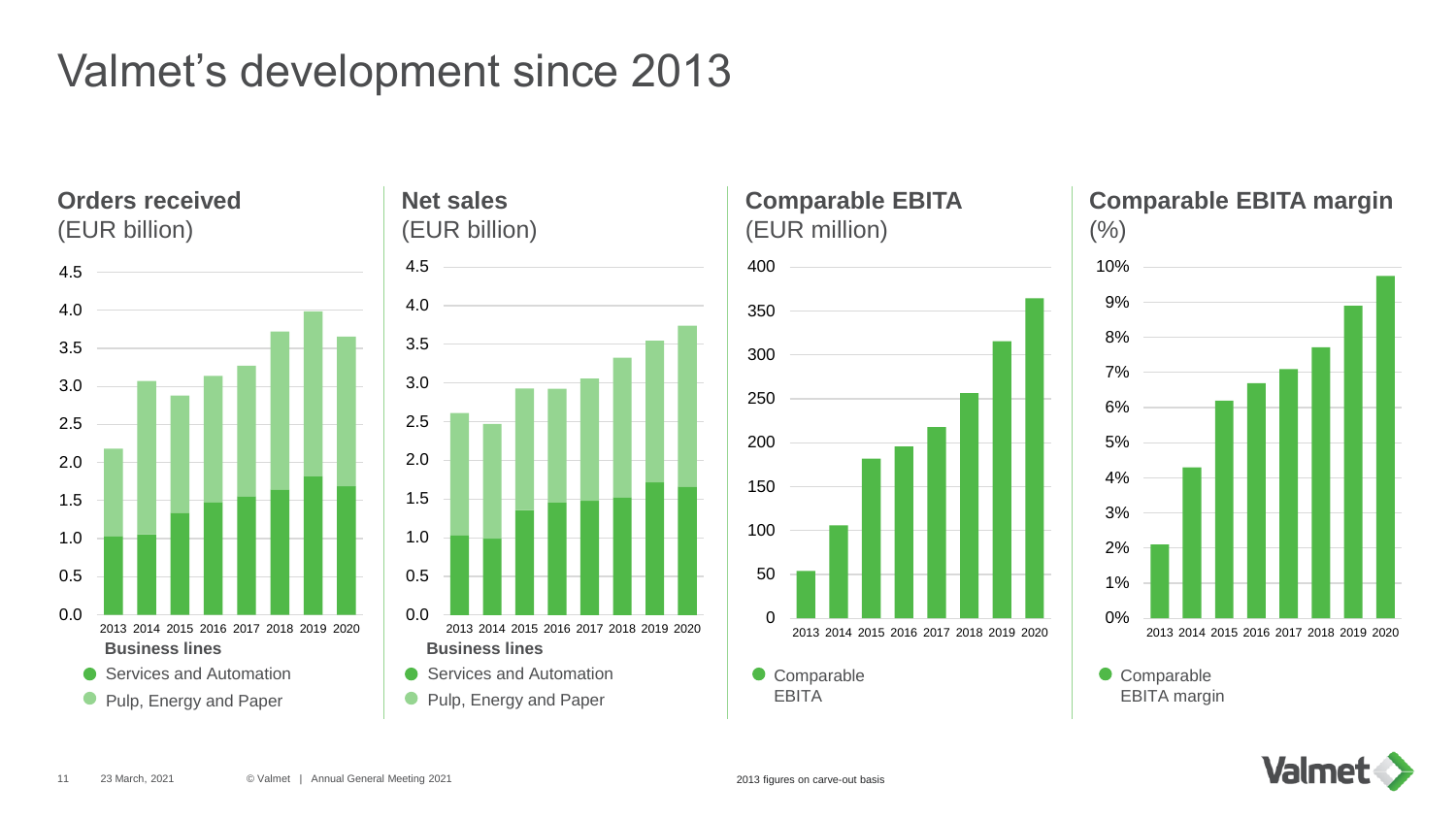### Valmet continued the implementation of its acquisition strategy

The acquisition of PMP Group and 29.5% ownership in Neles

Well-considered and selective acquisitions with clear industrial logic

- to strengthen Services and Automation
- to expand business in pulp, paper and energy value chain
- The acquisition of PMP Group
	- Widened technology offering by adding small and medium size machinery to Tissue, Board and Paper
	- Extended expertise and assets to further strengthen our ability to serve our customers
- The acquisition of 29.5% of Neles
	- The goal is to have an active long-term role in the development of Neles
	- In the long term, combination of Valmet and Neles would create a Nordic based global leader with a unique offering for process industries
	- A platform for further growth in automation business



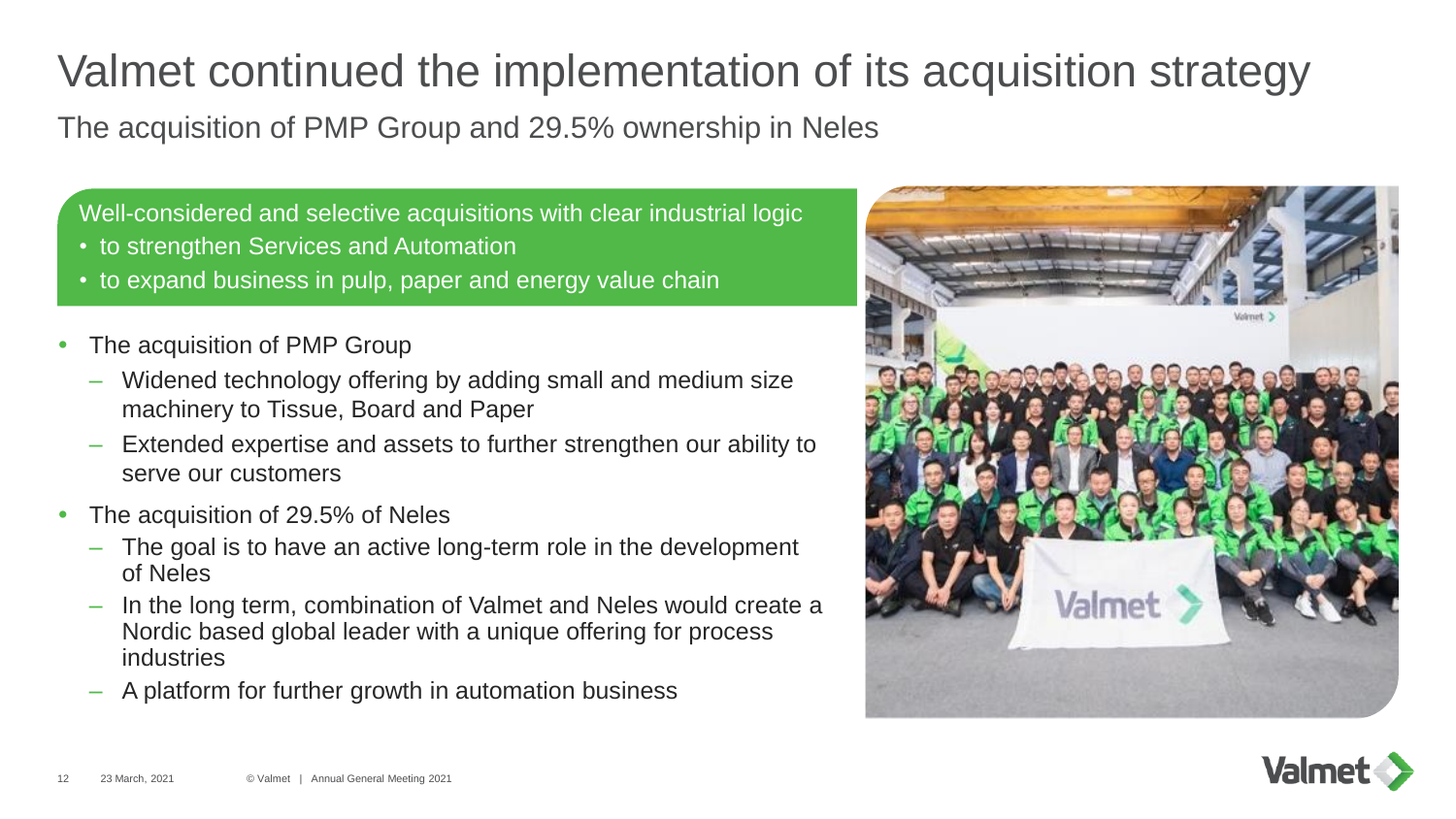Strong global presence and competent area organizations

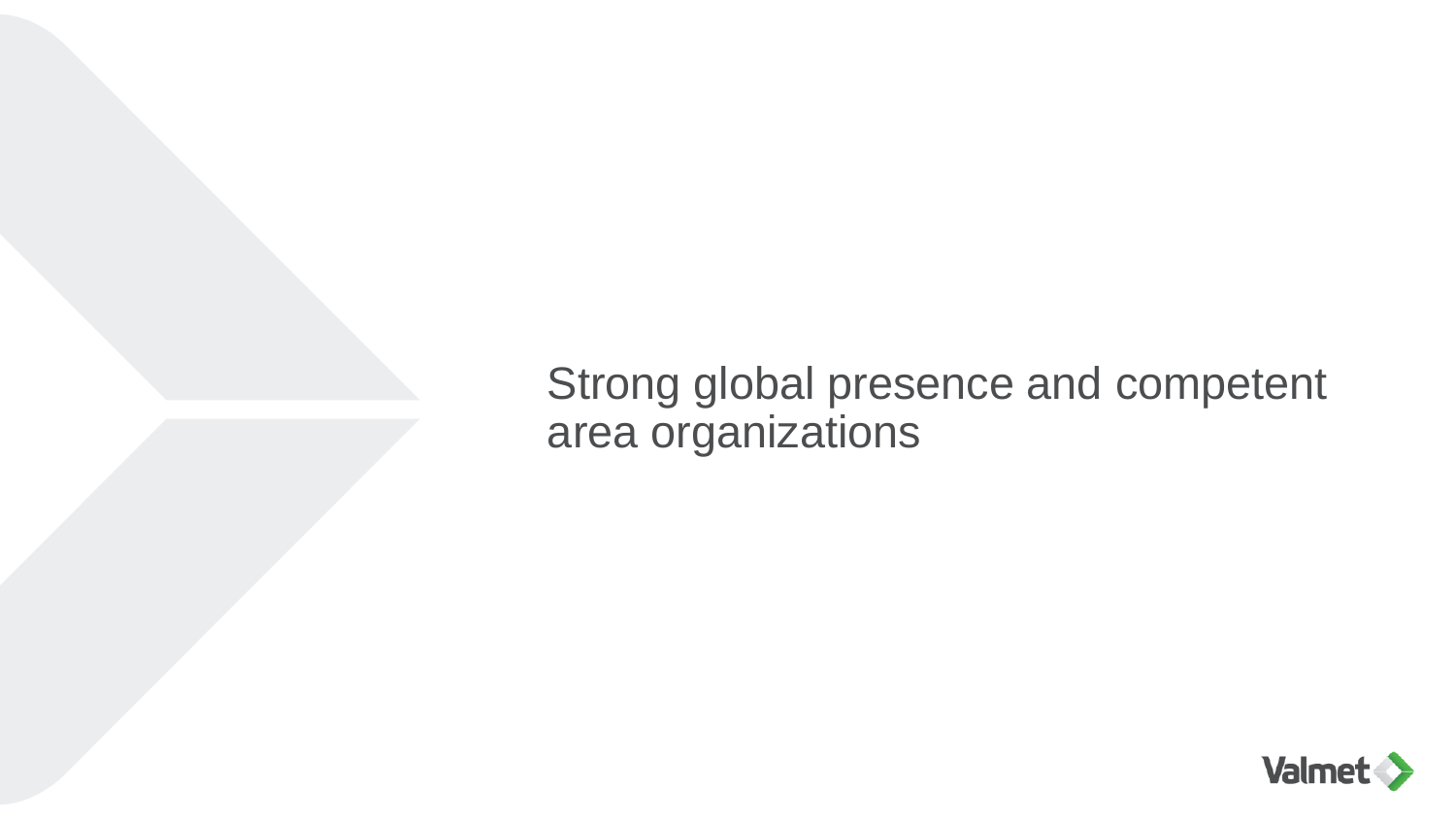### North America

Strong services market with good opportunities for new technology projects

1,542

An active market for new projects. Large aging installed base creates demand for services, automation, rebuilds and upgrades.

- 18 service centers
- 12 production units
- 12 sales offices
- 1 Performance Center



#### Highlights 2020

- Start-up of a large number of customer projects with only remote global support
- Keeping facilities up and running in spite of numerous government shutdowns related to COVID-19 pandemic



Net sales (MEUR)



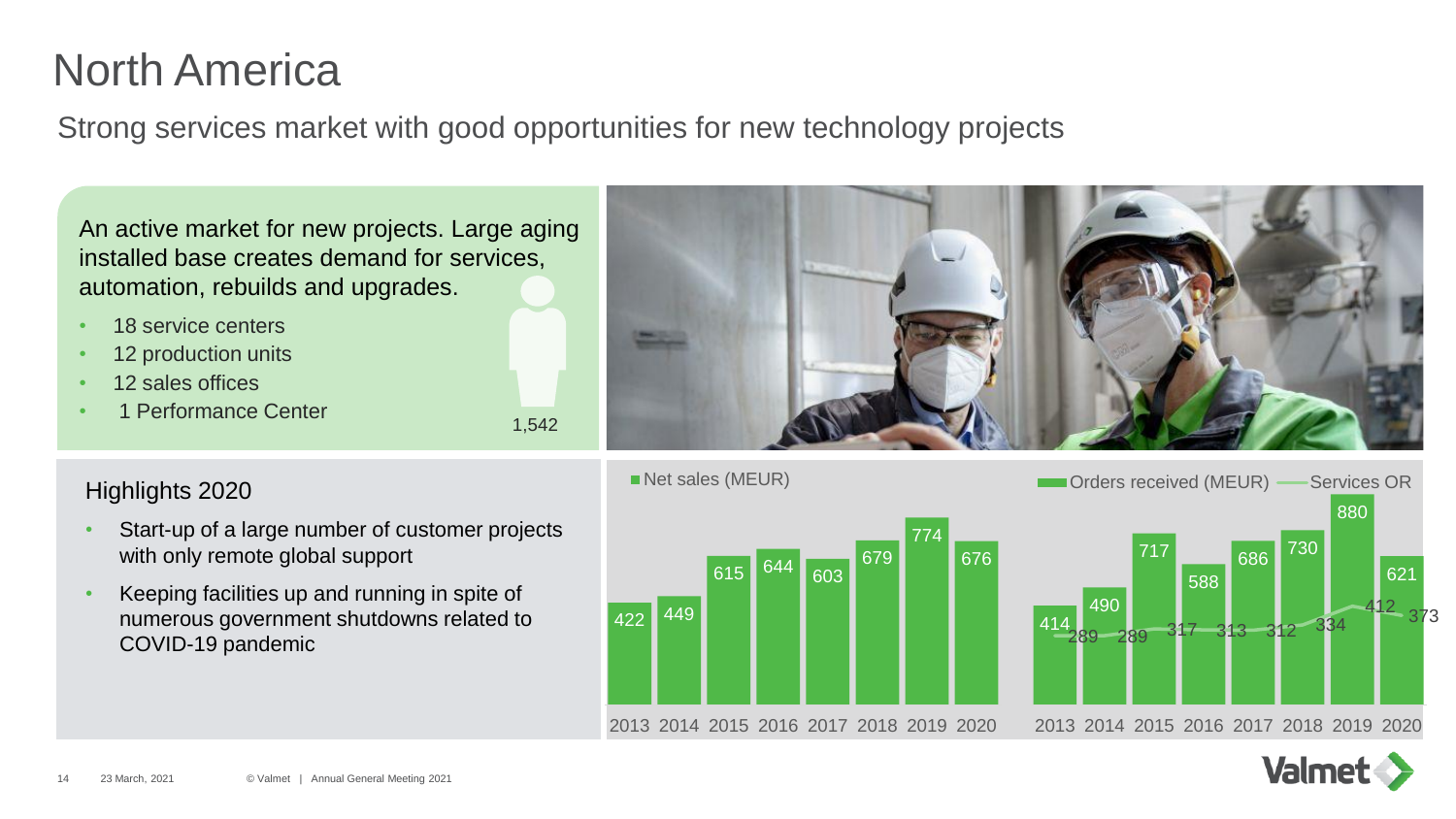### South America

Strong pulp project market is today an active board and tissue project market as well

595

An active market for pulp, board and tissue technologies, services and automation

- 4 service centers
- 2 production units
- 6 sales offices
- 1 Performance Center



Highlights 2020

- Order for key pulp mill technology and automation to Brazil
- Valmet Service Center ramp-up in Conception, Chile
- "Great Place to Work" award in Brazil





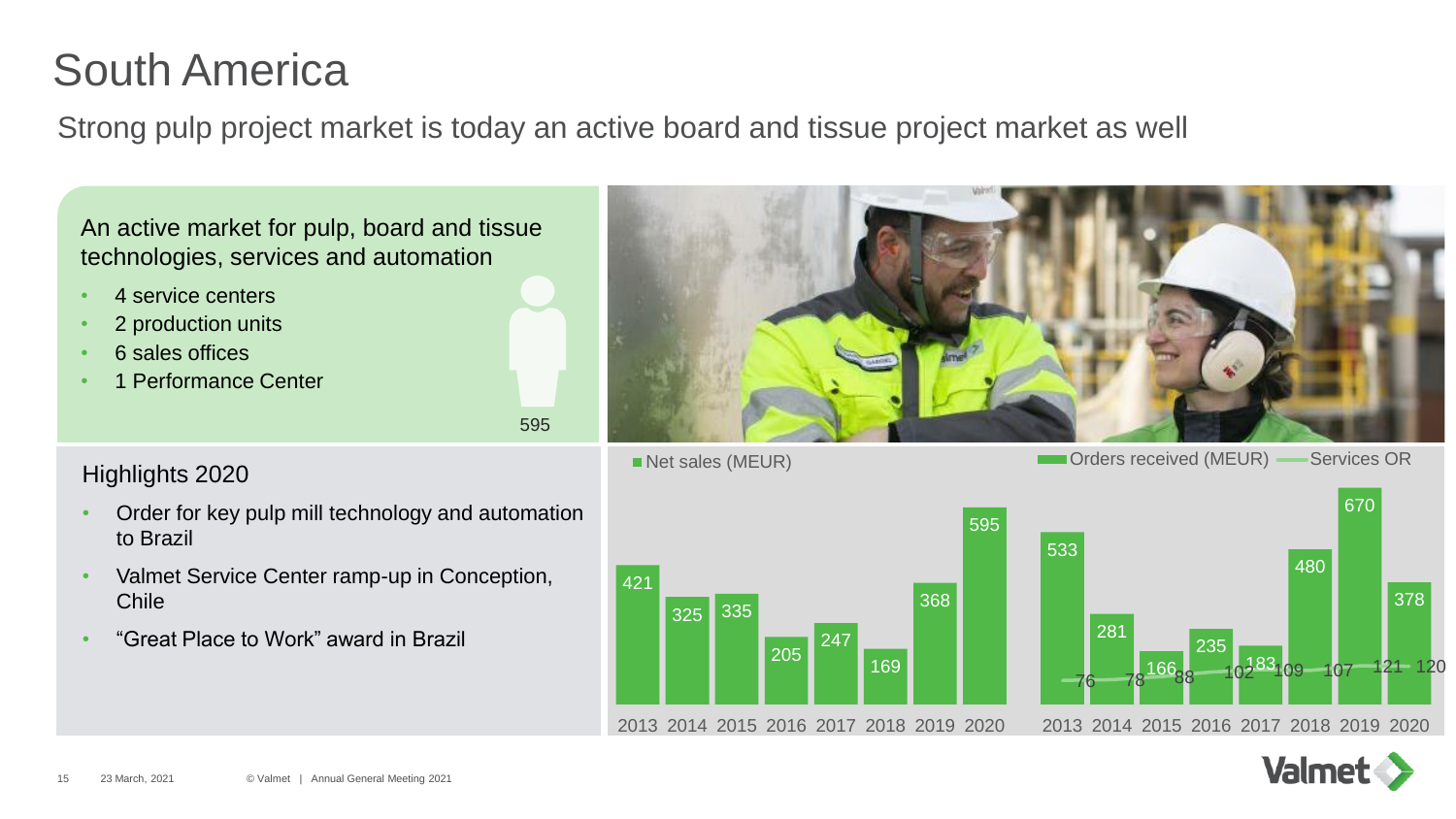## EMEA – Europe, Middle East and Africa

Valmet's biggest area with significant markets for all businesses and a large installed base

Net sales (MEUR)

- 9,200 employees of which
	- 2,200 in area organization
	- 7,000 in business lines and corporate functions
- 16 R&D centers
- 64 service centers
- 23 production units
- 61 sales offices
- 5 global Performance Centers

Highlights 2020

- Boiler plants to Finland and Sweden
- Several tissue machine orders and board and paper machine rebuilds and upgrades







Orders received (MEUR) -Services OR

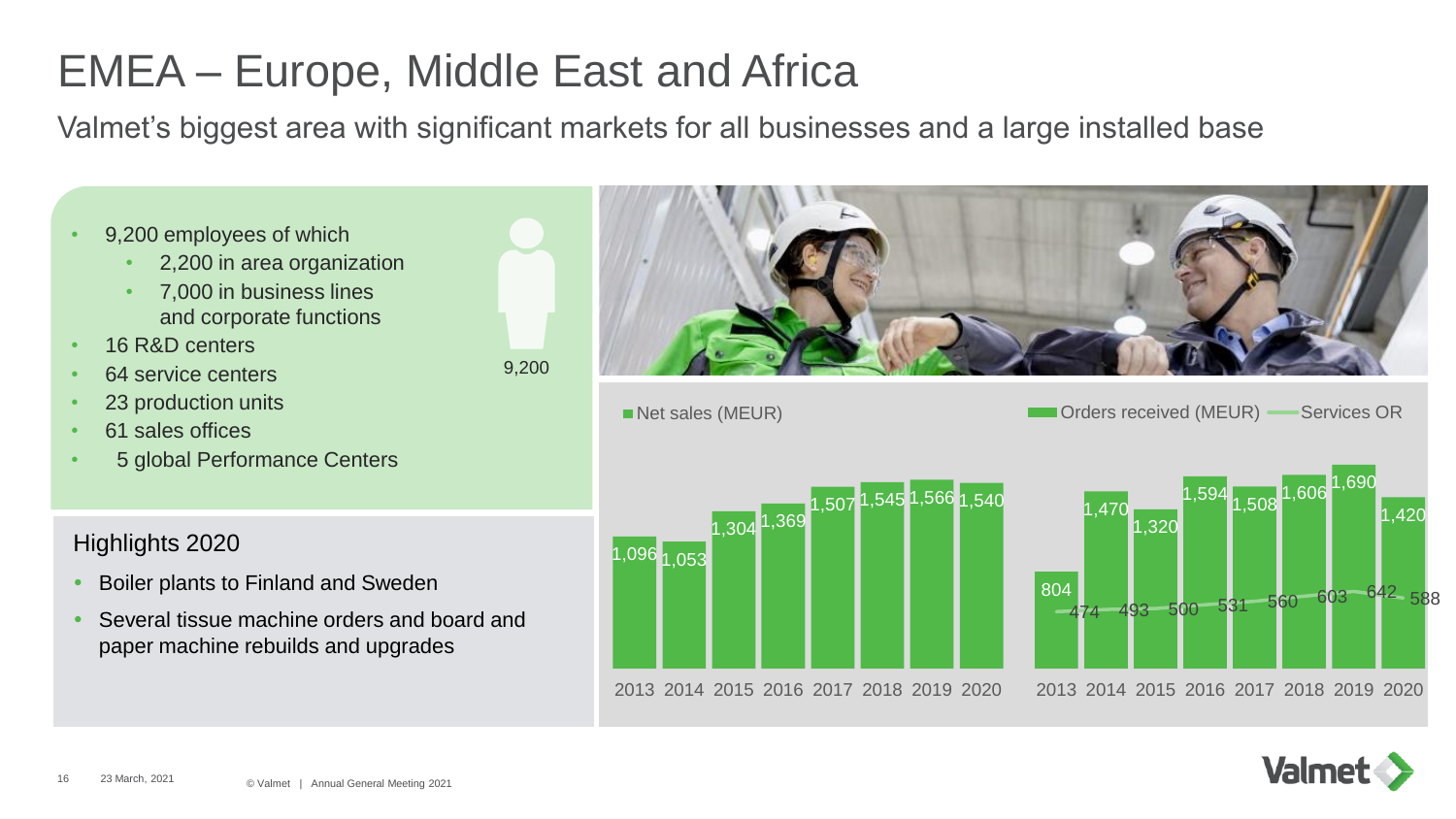### Asia Pacific

A large area covering multiple counties with different cultures and market dynamics

888

An active and developing market providing growth opportunities for all Valmet's businesses

- 12 service centers
- 1 production unit
- 14 sales offices





- Containerboard machine technology order to India
- Mill outsourcing agreement continuation in Australia
- Twinroll wash press technologies order to Thailand
- Marine scrubber systems with automation to Japan
- Continuous cooking technology order to Indonesia





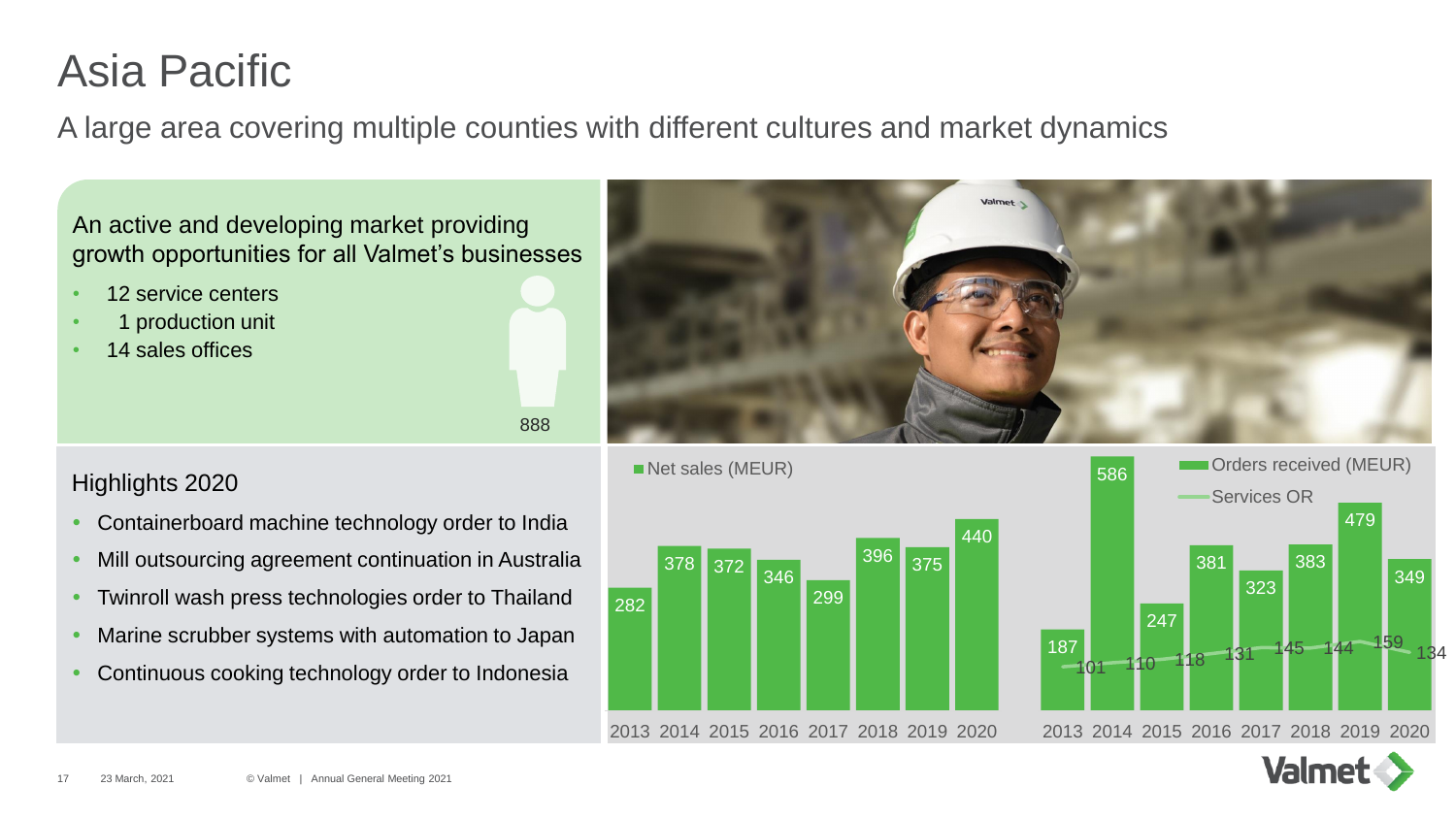### **China**

#### An exceptionally active customer market in 2020

1,872

Good pulp, paper, board and tissue technology and automation project opportunities and a growing services market

- 4 service centers
- 5 production units
- 5 sales offices
- 1 Performance Center

- World's fastest coated board making line order
- World's largest bleached chemi thermo mechanical pulp line order
- A cooking and fiberline order
- A containerboard line order
- A fine paper line order





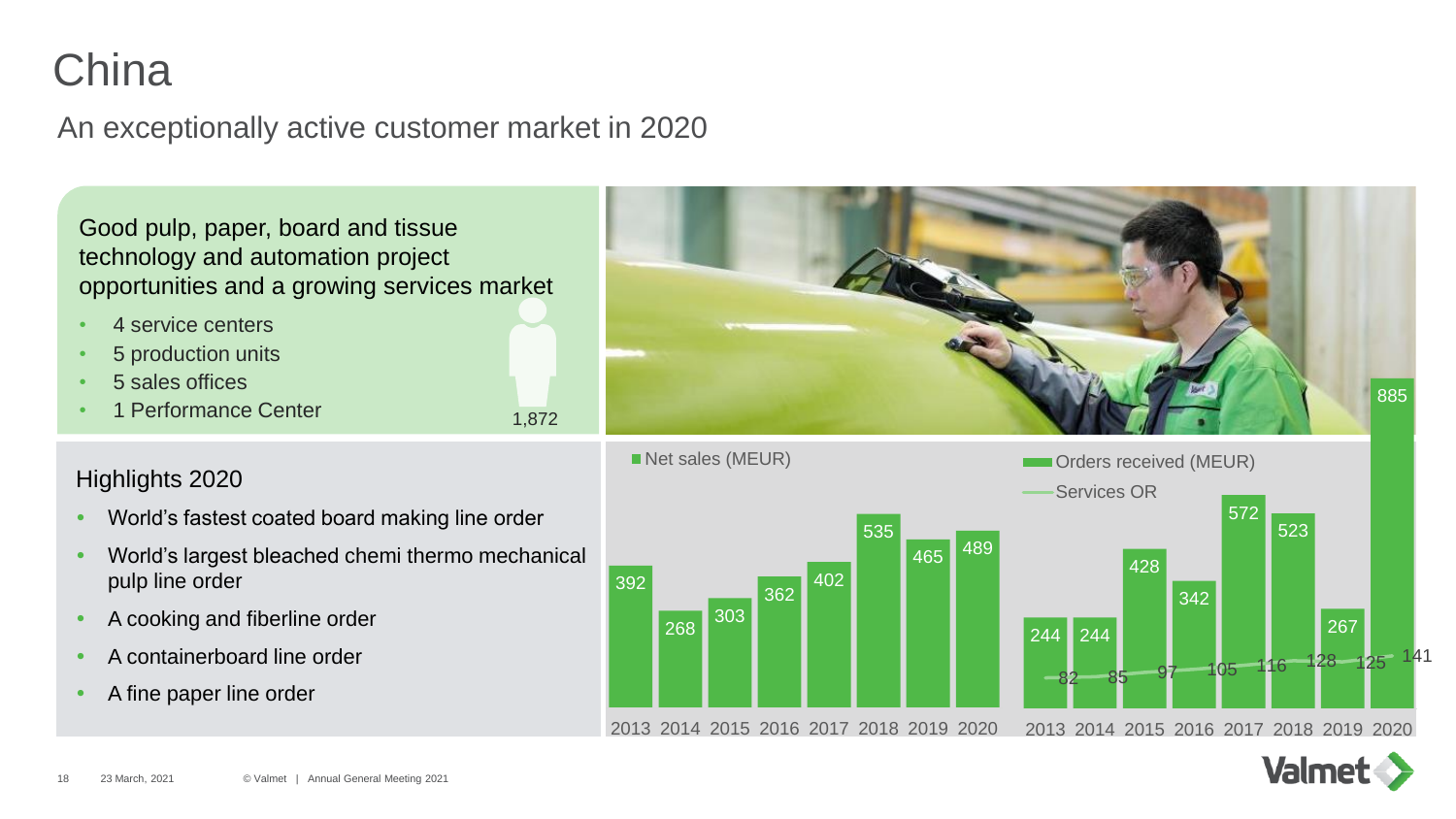#### Guidance and short-term market outlook

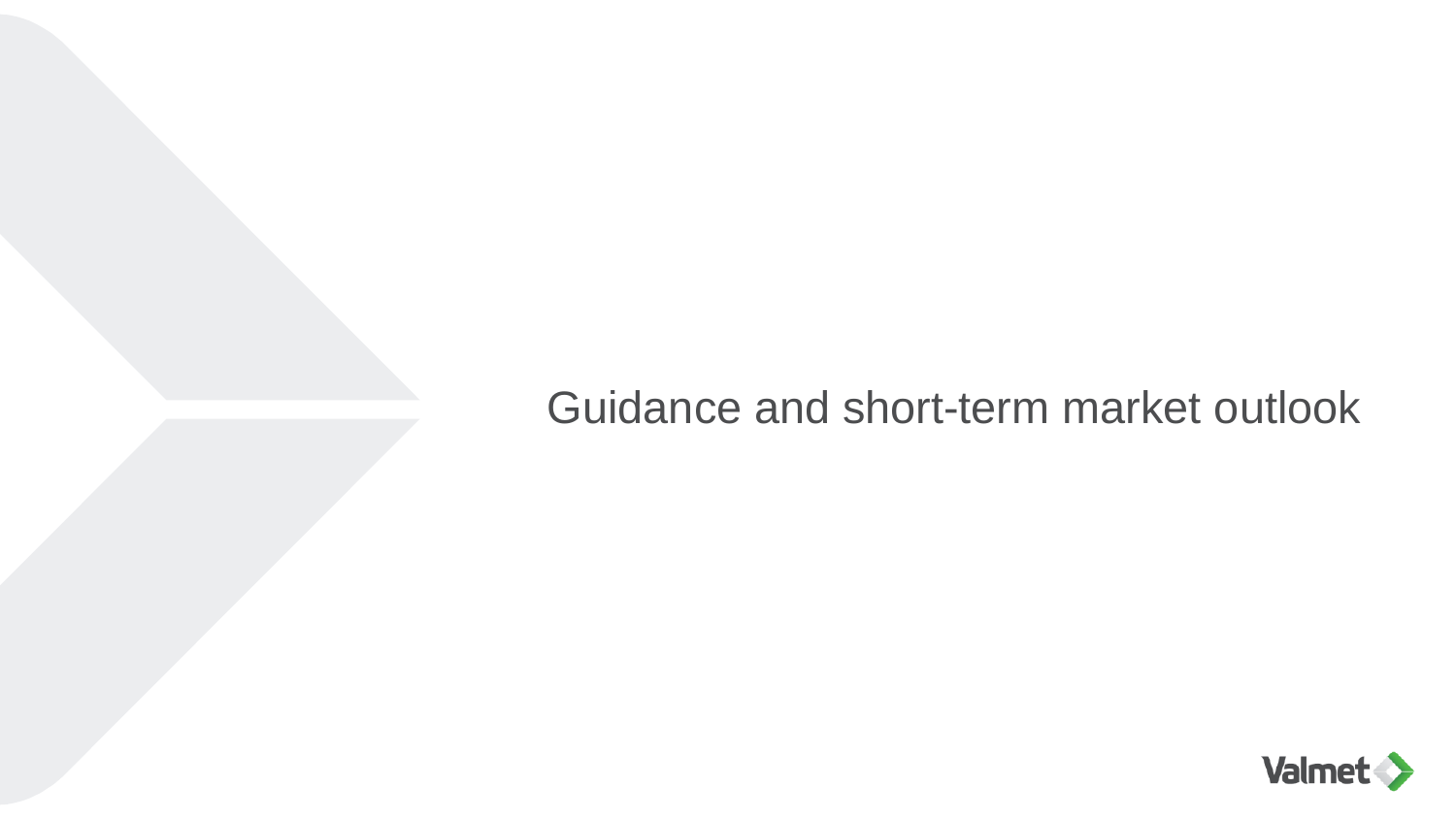### Guidance and short-term market outlook

#### Guidance for 2021

# **Guidance**

Valmet estimates that net sales in 2021 will remain at the previous year's level in comparison with 2020 (EUR 3,740 million) and Comparable EBITA in 2021 will remain at the previous year's level in comparison with 2020 (EUR 365 million).

#### Short-term market outlook

|                   |                        | Q1/2020                    | Q2/2020                    | Q3/2020                    | Q4/2020                    |
|-------------------|------------------------|----------------------------|----------------------------|----------------------------|----------------------------|
| <b>Services</b>   |                        | <b>Satisfactory / Weak</b> | <b>Satisfactory / Weak</b> | <b>Satisfactory / Weak</b> | <b>Satisfactory / Weak</b> |
| <b>Automation</b> |                        | <b>Good / Satisfactory</b> | <b>Good / Satisfactory</b> | <b>Good / Satisfactory</b> | Good                       |
| Pulp and Energy   | <b>Pulp</b>            | Good                       | Good                       | Good                       | Good                       |
|                   | Energy                 | <b>Satisfactory</b>        | <b>Satisfactory</b>        | <b>Satisfactory</b>        | <b>Weak</b>                |
| <b>Paper</b>      | <b>Board and Paper</b> | Good                       | Good                       | Good                       | Good                       |
|                   | <b>Tissue</b>          | <b>Satisfactory</b>        | <b>Satisfactory</b>        | <b>Satisfactory</b>        | Good                       |

The short-term market outlook is based on customer activity (50%) and Valmet's capacity utilization (50%) and is given for the next six months from the end of the respective quarter. The scale is 'weak–satisfactory–good'.